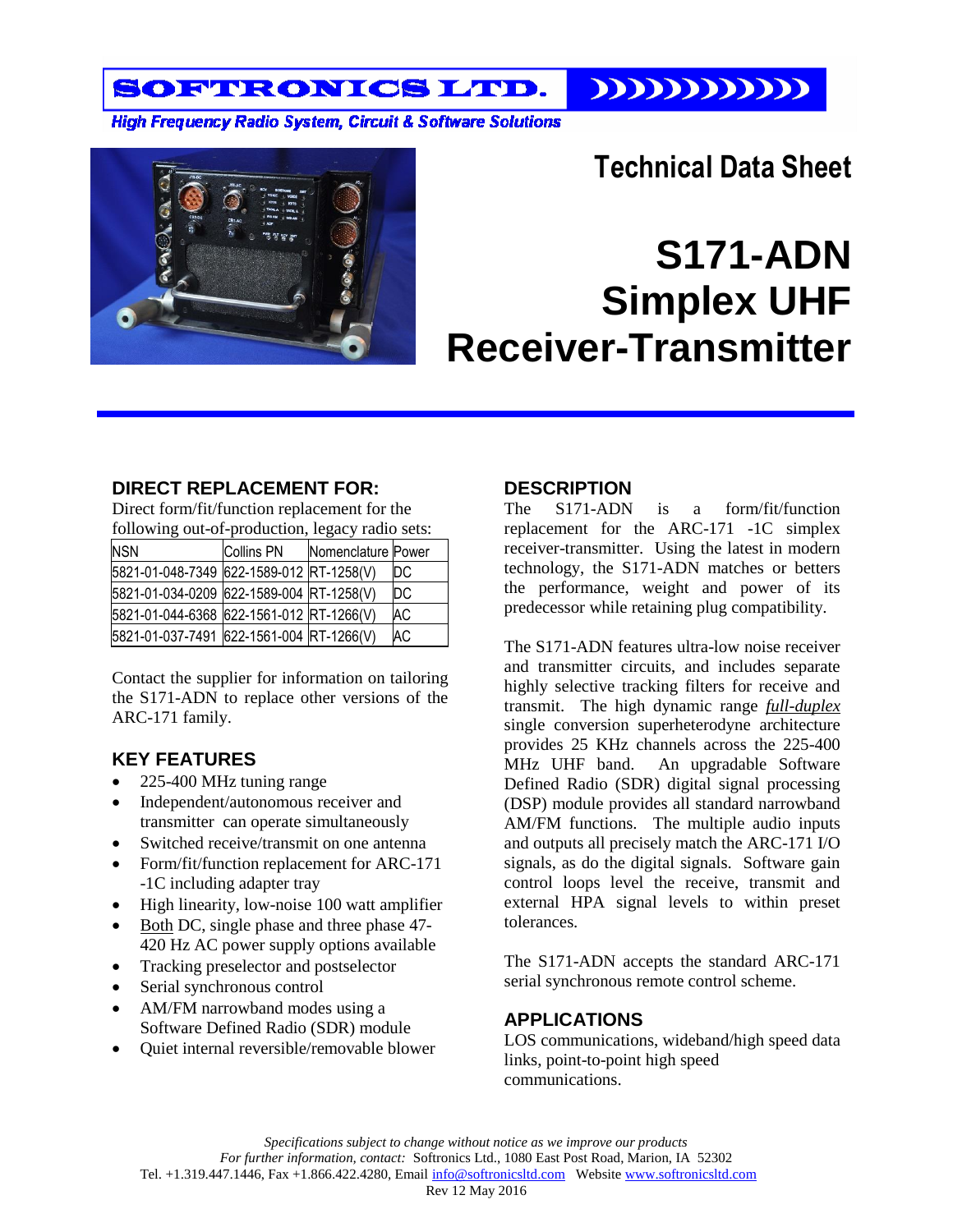# SOFTRONICS LTD.

**High Frequency Radio System, Circuit & Software Solutions** 

#### **INSTALLATION CONSIDERATIONS**

The S171-ADN is a direct form/fit/function replacement for the indicated ARC-171-1C receiver-transmitter models. A detailed Installation Control Drawing is available from the supplier upon request. However, the user should be aware of certain installation issues that may be encountered, specifically:

- 1. The S171-ADN is shipped WITH a mounting tray adapter and vibration isolators installed.
- 2. The S171-ADN has TWO input power connectors in the normal location on the front panel: a legacy AC power connector and a legacy DC power connector, plus separate circuit breakers for AC and DC. The user may connect the available power to the appropriate connector, per the legacy wiring/pin-out, and leave the other connector unterminated, or connect both power sources without conflict (AC precedence). The unused connector is disabled with no backfeed.
- 3. The S171-ADN can operate from one or three phase AC power. The legacy ARC-171 family requires THREE phase input power due to a much higher power dissipation.
- 4. The higher-efficiency S171-ADN has a quiet internal fan compared to the standard ARC-171 high-volume blower, so the loud audible whine of the blower will be missing during normal operation.
- 5. Four of the legacy coaxial connectors (miniature push-on connectors for J4 Rcv 70 MHz IF; J7 Xmt 70 MHz IF; J8 1 MHz Reference In/Out; and J9 1 MHz Reference out) are obsolete and out of production. The S171-ADN utilizes standard Type TNC coaxial bulkhead jacks for J4 and J7-9. If these auxiliary functions are used in the installation, the connector type on the wiring harness will have to be replaced, or an adapter fashioned using a legacy connector. An additional J12 is added for optimal simplex operation.
- 6. The S171-ADN is rated for normal operation from -20 $^{\circ}$  to +55 $^{\circ}$  C in a pressurized cabin.
- 7. The internal fan may be reversed or removed as needed to suit the cooling scheme for a particular installation. Refer to instruction book.
- 8. The S171-ADN is approximately 10 lbs lighter in weight than the legacy ARC-171-1C.

## **ADDED FEATURES**

The standard S171-ADN contains the following added features, which do not affect standard operation:

- Ethernet control and monitoring capability (RJ45 port on rear panel of unit)
- Four LED indicators on the front panel show power, fault, key, RF status
- AC or DC power is accepted by a single radio version
- The transmitter has very low intermodulation distortion for modern data waveforms
- The mount holddown fasteners have been ergonomically redesigned for ease-of-use and safety
- Unit can be strapped for full duplex operation in narrowband or wideband modes, with independent receiver and transmitter using the J1 connector for transmit and the J2 connector for receive. The internal unit architecture is full-duplex.
- Is functionally equivalent to the S171-ADW when using the wideband 70 MHz mode
- The S171-ADN is a software-defined radio. The radio may be upgraded with different versions of software via the Ethernet interface.
- Tailorable passband characteristics by exchanging 70 MHz filters
- The radio interface and software are non-proprietary. The internal source code may be licensed for second/third-party customization.